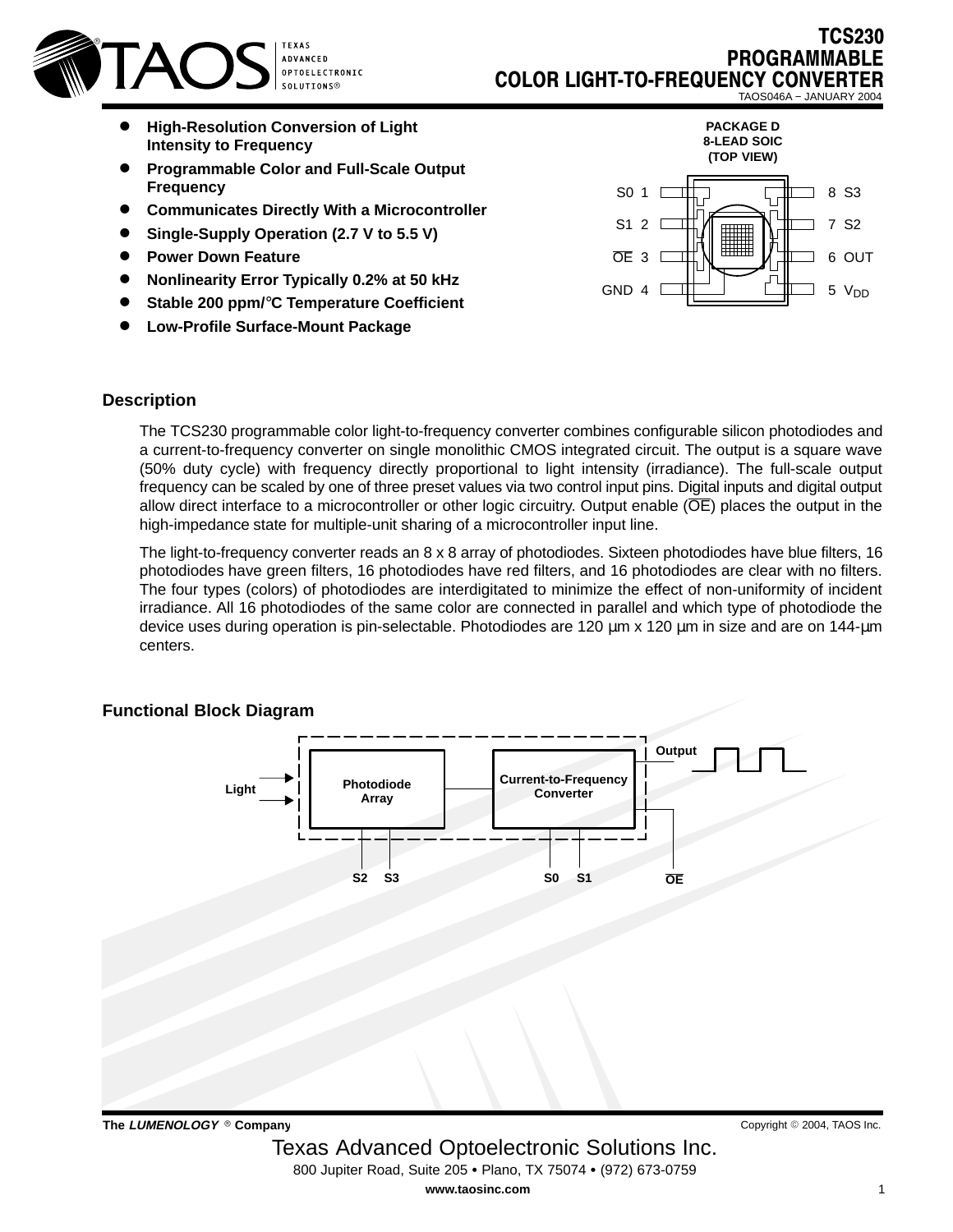### TCS230 PROGRAMMABLE COLOR LIGHT-TO-FREQUENCY CONVERTER TAOS046A − JANUARY 2004

# **Terminal Functions**

| <b>TERMINAL</b> |      |           |                                                          |  |  |  |  |  |  |  |  |
|-----------------|------|-----------|----------------------------------------------------------|--|--|--|--|--|--|--|--|
| <b>NAME</b>     | NO.  | <b>VO</b> | <b>DESCRIPTION</b>                                       |  |  |  |  |  |  |  |  |
| <b>GND</b>      | 4    |           | Power supply ground. All voltages are referenced to GND. |  |  |  |  |  |  |  |  |
| $\overline{OE}$ | 3    |           | Enable for $f_0$ (active low).                           |  |  |  |  |  |  |  |  |
| <b>OUT</b>      | 6    | $\circ$   | Output frequency $(f_0)$ .                               |  |  |  |  |  |  |  |  |
| S0, S1          | 1.2  |           | Output frequency scaling selection inputs.               |  |  |  |  |  |  |  |  |
| S2, S3          | 7, 8 |           | Photodiode type selection inputs.                        |  |  |  |  |  |  |  |  |
| V <sub>DD</sub> | 5    |           | Supply voltage                                           |  |  |  |  |  |  |  |  |

#### **Table 1. Selectable Options**

| S0 | S1 | OUTPUT FREQUENCY SCALING (f <sub>o</sub> ) | S <sub>2</sub> | S3 | <b>PHOTODIODE TYPE</b> |
|----|----|--------------------------------------------|----------------|----|------------------------|
|    |    | Power down                                 |                |    | Red                    |
|    | н  | 2%                                         |                | н  | Blue                   |
|    |    | 20%                                        |                |    | Clear (no filter)      |
|    | н  | 100%                                       |                | Н  | Green                  |

### **Available Options**

| <b>DEVICE</b>      | А                                         |        | <b>PACKAGE – LEADS   PACKAGE DESIGNATOR</b> | <b>I ORDERING NUMBER</b> |
|--------------------|-------------------------------------------|--------|---------------------------------------------|--------------------------|
| <sup>T</sup> CS230 | $-40^{\circ}$ C to 85 $^{\circ}$ C $^{-}$ | SOIC–8 |                                             | TCS230D                  |

## **Absolute Maximum Ratings over operating free-air temperature range (unless otherwise noted)†**

| Solder conditions in accordance with JEDEC J-STD-020A, maximum temperature  240°C |  |
|-----------------------------------------------------------------------------------|--|

† Stresses beyond those listed under "absolute maximum ratings" may cause permanent damage to the device. These are stress ratings only, and functional operation of the device at these or any other conditions beyond those indicated under "recommended operating conditions" is not implied. Exposure to absolute-maximum-rated conditions for extended periods may affect device reliability.

NOTE 1: All voltage values are with respect to GND.

# **Recommended Operating Conditions**

|                                             |                           | <b>MIN</b> | <b>NOM</b> | <b>MAX</b>      | <b>UNIT</b> |
|---------------------------------------------|---------------------------|------------|------------|-----------------|-------------|
| Supply voltage, V <sub>DD</sub>             |                           |            | 5.5        |                 |             |
| High-level input voltage, $V_{\text{IH}}$   | $V_{DD} = 2.7 V$ to 5.5 V |            |            | V <sub>DD</sub> |             |
| Low-level input voltage, $V_{II}$           | $V_{DD} = 2.7 V$ to 5.5 V |            |            | 0.8             |             |
| Operating free-air temperature range, $T_A$ | $-40$                     |            | 70         | °C              |             |

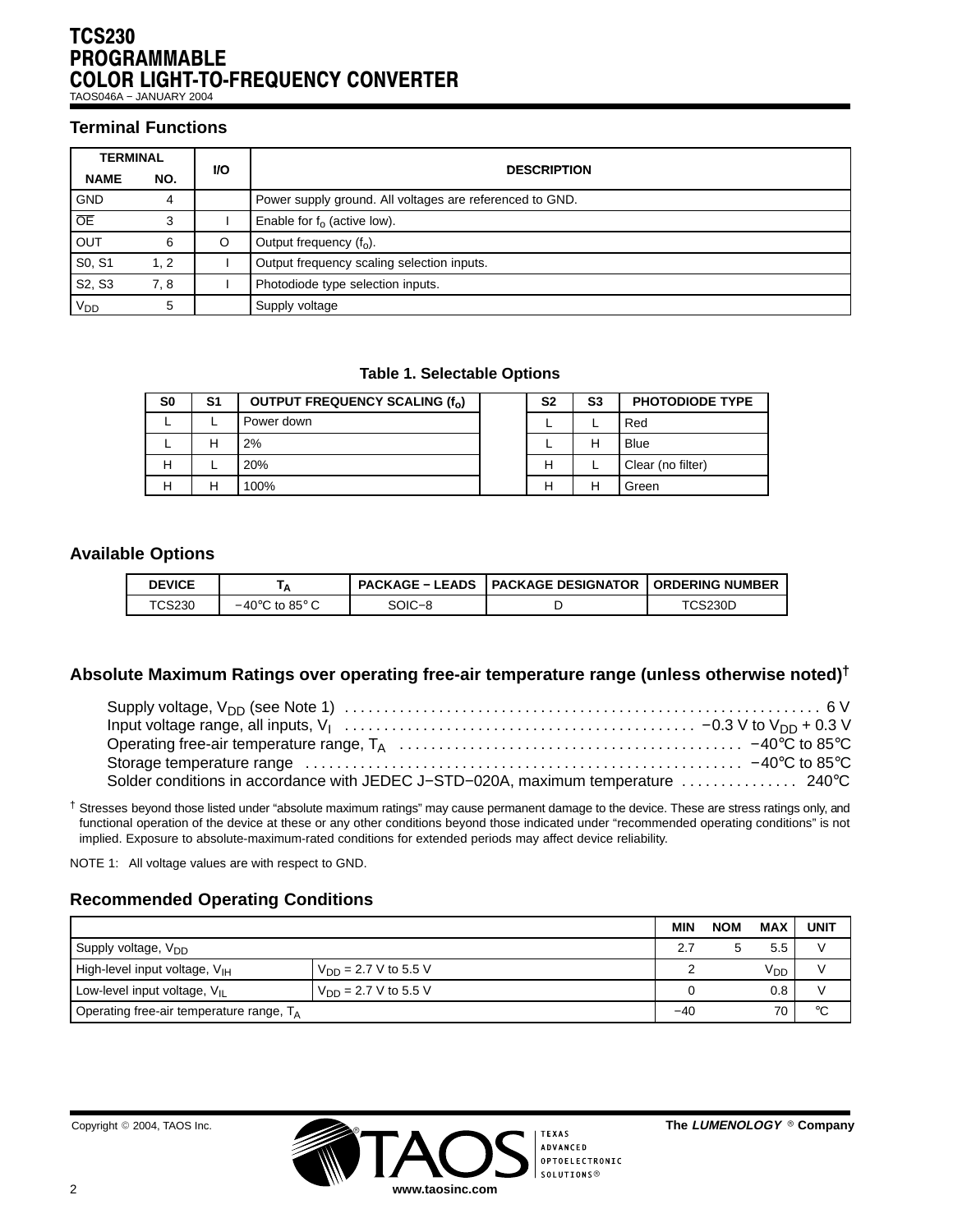TAOS046A − JANUARY 2004

# Electrical Characteristics at  $T_A = 25^\circ \text{C}$ ,  $V_{DD} = 5 \text{ V}$  (unless otherwise noted)

|                 | <b>PARAMETER</b>                            | <b>TEST CONDITIONS</b>                                       | <b>MIN</b> | <b>TYP</b> | <b>MAX</b> | <b>UNIT</b>   |
|-----------------|---------------------------------------------|--------------------------------------------------------------|------------|------------|------------|---------------|
| $V_{OH}$        | High-level output voltage                   | $I_{OH} = -4$ mA                                             |            | 4.5        |            | V             |
| Vol             | Low-level output voltage                    | $I_{\Omega I} = 4 \text{ mA}$                                |            | 0.25       | 0.40       | V             |
| ŀщ              | High-level input current                    |                                                              |            |            | 5          | μA            |
| ŀμ              | Low-level input current                     |                                                              |            |            | 5          | μA            |
|                 |                                             | Power-on mode                                                |            | 2          | 3          | mA            |
| <sup>I</sup> DD | Supply current                              | Power-down mode                                              |            | 7          | 15         | μA            |
|                 |                                             | $SO = H$ , $S1 = H$                                          | 500        | 600        |            | kHz           |
|                 | Full-scale frequency (See Note 2)           | $SO = H$ , $S1 = L$                                          | 100        | 120        |            | <b>kHz</b>    |
|                 |                                             | $SO = L$ , $S1 = H$                                          | 10         | 12         |            | <b>kHz</b>    |
|                 | Temperature coefficient of output frequency | $\lambda \le 700$ nm, $-25^{\circ}C \le T_A \le 70^{\circ}C$ |            | ±200       |            | ppm/°C        |
| $k_{SVS}$       | Supply voltage sensitivity                  | $V_{DD} = 5 V \pm 10\%$                                      |            | ±0.5       |            | $\frac{9}{6}$ |

NOTE 2: Full-scale frequency is the maximum operating frequency of the device without saturation.



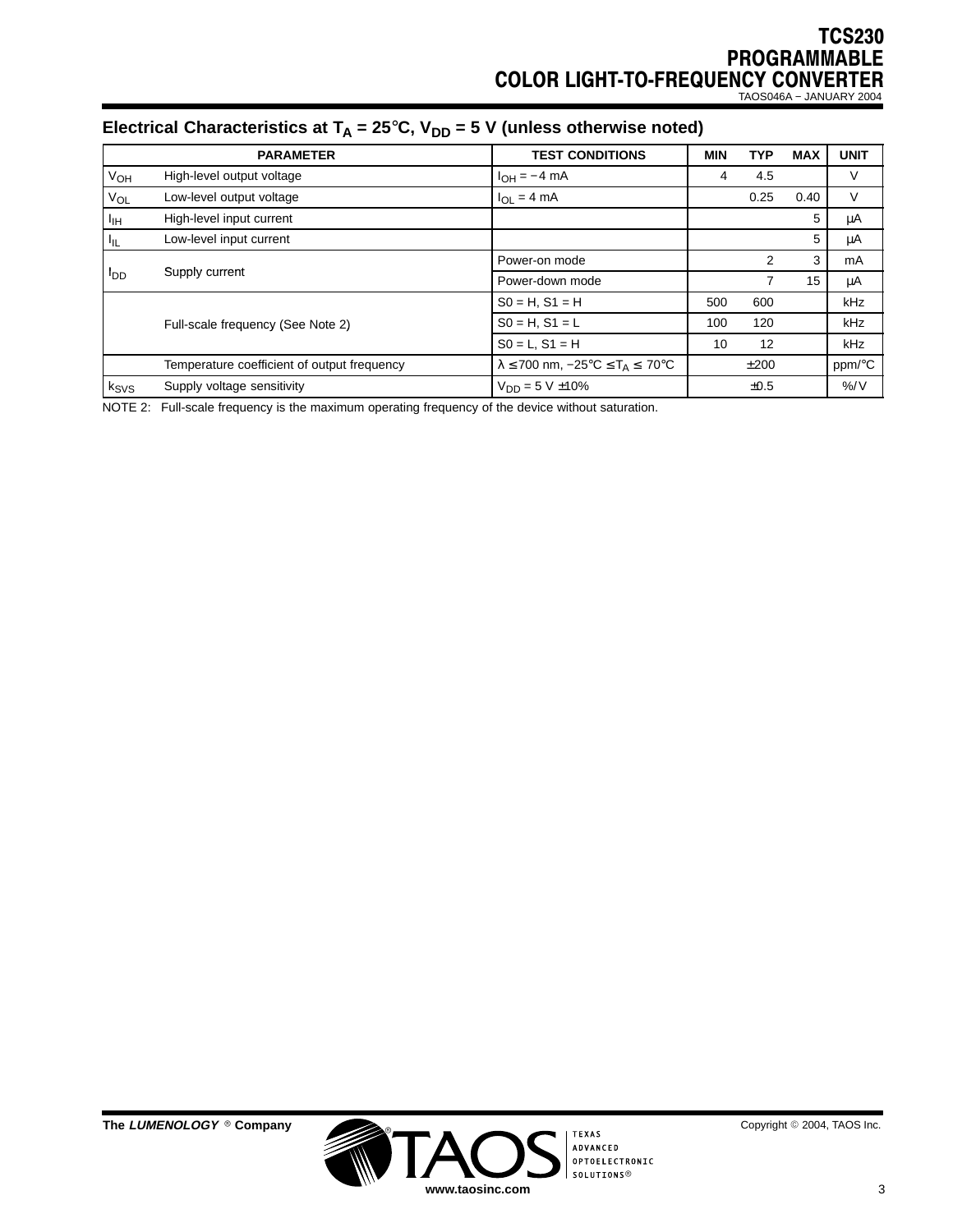TAOS046A − JANUARY 2004

Operating Characteristics at  $V_{DD} = 5$  V,  $T_A = 25^\circ C$ , S0 = H, S1 = H (unless otherwise noted) **(See Notes 3, 4, 5, 6, and 7).**

| <b>PARAMETER</b> |                                                | <b>TEST</b><br><b>CONDITIONS</b>                                | <b>CLEAR</b><br><b>PHOTODIODE</b><br>$S2 = H, S3 = L$ |                   |            | <b>BLUE</b><br><b>PHOTODIODE</b><br>$S2 = L, S3 = H$ |                   |            | <b>GREEN</b><br><b>PHOTODIODE</b><br>$S2 = H, S3 = H$ |                   |            | <b>RED</b><br><b>PHOTODIODE</b><br>$S2 = L, S3 = L$ |                   |            |                        |
|------------------|------------------------------------------------|-----------------------------------------------------------------|-------------------------------------------------------|-------------------|------------|------------------------------------------------------|-------------------|------------|-------------------------------------------------------|-------------------|------------|-----------------------------------------------------|-------------------|------------|------------------------|
|                  |                                                |                                                                 | <b>MIN</b>                                            | <b>TYP</b>        | <b>MAX</b> | <b>MIN</b>                                           | <b>TYP</b>        | <b>MAX</b> | <b>MIN</b>                                            | <b>TYP</b>        | <b>MAX</b> | <b>MIN</b>                                          | <b>TYP</b>        | <b>MAX</b> |                        |
|                  |                                                | $E_e = 47.2 \mu W/cm^2$ ,<br>$\lambda_p = 470$ nm               | 16                                                    | 20                | 24         | 11.2                                                 | 16.4              | 21.6       |                                                       |                   |            |                                                     |                   |            | kHz                    |
| $f_{\rm O}$      | Output<br>frequency                            | $E_e = 40.4 \mu W/cm^2$ ,<br>$\lambda_p = 524$ nm               | 16                                                    | 20                | 24         |                                                      |                   |            | 8                                                     | 13.6              | 19.2       |                                                     |                   |            | kHz                    |
|                  |                                                | $E_e = 34.6 \,\mu\text{W/cm}^2$ ,<br>$\lambda_{\rm D}$ = 640 nm | 16                                                    | 20                | 24         |                                                      |                   |            |                                                       |                   |            | 14                                                  | 19                | 24         | kHz                    |
| $f_D$            | Dark<br>frequency                              | $E_e = 0$                                                       |                                                       | $\overline{2}$    | 12         |                                                      | 2                 | 12         |                                                       | $\overline{2}$    | 12         |                                                     | 2                 | 12         | Hz                     |
|                  |                                                | $\lambda_{\rm p}$ = 470 nm                                      |                                                       | 424               |            |                                                      | 348               |            |                                                       | 81                |            |                                                     | 26                |            |                        |
|                  | Irradiance                                     | $\lambda_{\rm p}$ = 524 nm                                      |                                                       | 495               |            |                                                      | 163               |            |                                                       | 337               |            |                                                     | 35                |            | Hz/<br>(uW/<br>$cm2$ ) |
| $R_{e}$          | responsivity<br>(Note 8)                       | $\lambda_p = 565$ nm                                            |                                                       | 532               |            |                                                      | 37                |            |                                                       | 309               |            |                                                     | 91                |            |                        |
|                  |                                                | $\lambda_p = 640$ nm                                            |                                                       | 578               |            |                                                      | 17                |            |                                                       | 29                |            |                                                     | 550               |            |                        |
|                  | Saturation<br>irradiance<br>(Note 9)           | $\lambda_p = 470$ nm                                            |                                                       | 1410              |            |                                                      | 1720              |            |                                                       |                   |            |                                                     |                   |            |                        |
|                  |                                                | $\lambda_p = 524$ nm                                            |                                                       | 1210              |            |                                                      |                   |            |                                                       | 1780              |            |                                                     |                   |            | $\mu$ W/               |
|                  |                                                | $\lambda_{\text{p}} = 565 \text{ nm}$                           |                                                       | 1130              |            |                                                      |                   |            |                                                       | 1940              |            |                                                     |                   |            | cm <sup>2</sup>        |
|                  |                                                | $\lambda_{\rm p}$ = 640 nm                                      |                                                       | 1040              |            |                                                      |                   |            |                                                       |                   |            |                                                     | 1090              |            |                        |
|                  | Illuminance<br>responsivity<br>(Note 10)       | $\lambda_p = 470$ nm                                            |                                                       | 565               |            |                                                      | 464               |            |                                                       | 108               |            |                                                     | 35                |            |                        |
|                  |                                                | $\lambda_{\rm p}$ = 524 nm                                      |                                                       | 95                |            |                                                      | 31                |            |                                                       | 65                |            |                                                     | $\overline{7}$    |            | Hz/<br>Ιx              |
| $R_v$            |                                                | $\lambda_p = 565$ nm                                            |                                                       | 89                |            |                                                      | 6                 |            |                                                       | 52                |            |                                                     | 15                |            |                        |
|                  |                                                | $\lambda_{\rm D}$ = 640 nm                                      |                                                       | 373               |            |                                                      | 11                |            |                                                       | 19                |            |                                                     | 355               |            |                        |
|                  |                                                | $f_{\text{O}} = 0$ to 5 kHz                                     |                                                       | ±0.1<br>$\%$      |            |                                                      | ±0.1<br>%         |            |                                                       | ±0.1<br>%         |            |                                                     | ±0.1<br>%         |            | % F.S.                 |
|                  | Nonlinearity<br>(Note 11)                      | $f_{\text{O}} = 0$ to 50 kHz                                    |                                                       | $\pm 0.2$<br>$\%$ |            |                                                      | $\pm 0.2$<br>%    |            |                                                       | ±0.2<br>%         |            |                                                     | ±0.2<br>$\%$      |            | % F.S.                 |
|                  |                                                | $f_{\Omega} = 0$ to 500 kHz                                     |                                                       | $\pm 0.5$<br>$\%$ |            |                                                      | $\pm 0.5$<br>$\%$ |            |                                                       | $\pm 0.5$<br>$\%$ |            |                                                     | $\pm 0.5$<br>$\%$ |            | % F.S.                 |
|                  | Recovery<br>from power<br>down                 |                                                                 |                                                       | 100               |            |                                                      | 100               |            |                                                       | 100               |            |                                                     | 100               |            | μs                     |
|                  | Response<br>time to out-<br>put enable<br>(OE) |                                                                 |                                                       | 100               |            |                                                      | 100               |            |                                                       | 100               |            |                                                     | 100               |            | ns                     |

NOTES: 3. Optical measurements are made using small-angle incident radiation from a light-emitting diode (LED) optical source.

4. The 470 nm input irradiance is supplied by an InGaN light-emitting diode with the following characteristics:

peak wavelength  $\lambda_p = 470$  nm, spectral halfwidth  $\Delta\lambda/2 = 35$  nm, and luminous efficacy = 75 lm/W.

5. The 524 nm input irradiance is supplied by an InGaN light-emitting diode with the following characteristics: peak wavelength  $\lambda_p = 524$  nm, spectral halfwidth  $\Delta\lambda^{1/2} = 47$  nm, and luminous efficacy = 520 lm/W.

6. The 565 nm input irradiance is supplied by a GaP light-emitting diode with the following characteristics:

peak wavelength  $\lambda_p$  = 565 nm, spectral halfwidth  $\Delta\lambda\frac{1}{2}$  = 28 nm, and luminous efficacy = 595 lm/W.

7. The 640 nm input irradiance is supplied by a AlInGaP light-emitting diode with the following characteristics:

peak wavelength  $\lambda_{p}$  = 640 nm, spectral halfwidth  $\Delta\lambda/2$  = 17 nm, and luminous efficacy = 155 lm/W.

8. Irradiance responsivity  $R_e$  is characterized over the range from zero to 5 kHz. 9. Saturation irradiance = (full-scale frequency)/(irradiance responsivity).

10. Illuminance responsivity Rv is calculated from the irradiance responsivity by using the LED luminous efficacy values stated in notes 4, 5, and 6 and using 1  $1x = 1$  lm/m<sup>2</sup>.

11. Nonlinearity is defined as the deviation of  $f<sub>O</sub>$  from a straight line between zero and full scale, expressed as a percent of full scale.

Copyright © 2004, TAOS Inc.



2004, TAOS Inc. **The LUMENOLOGY Company**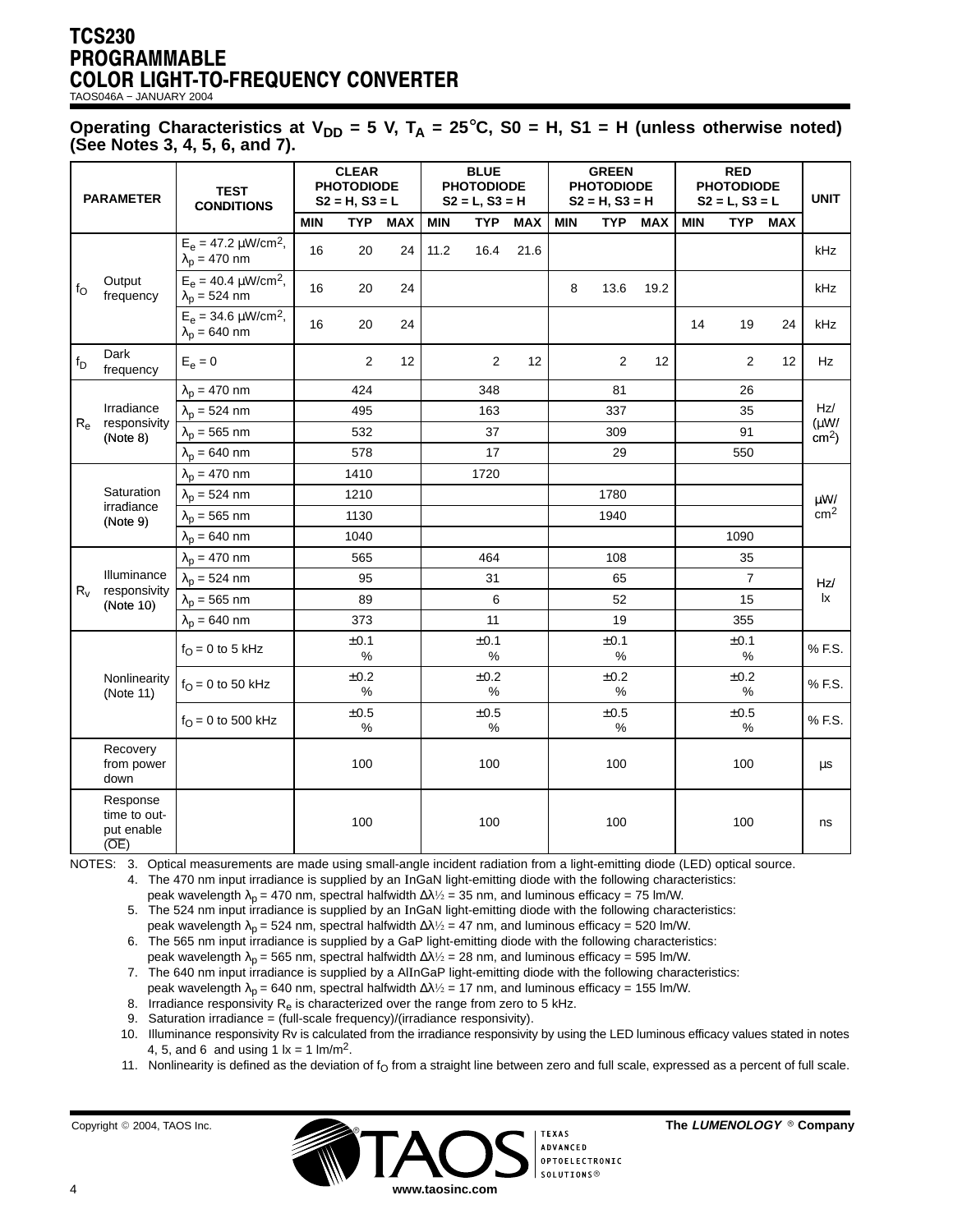

# **TYPICAL CHARACTERISTICS**



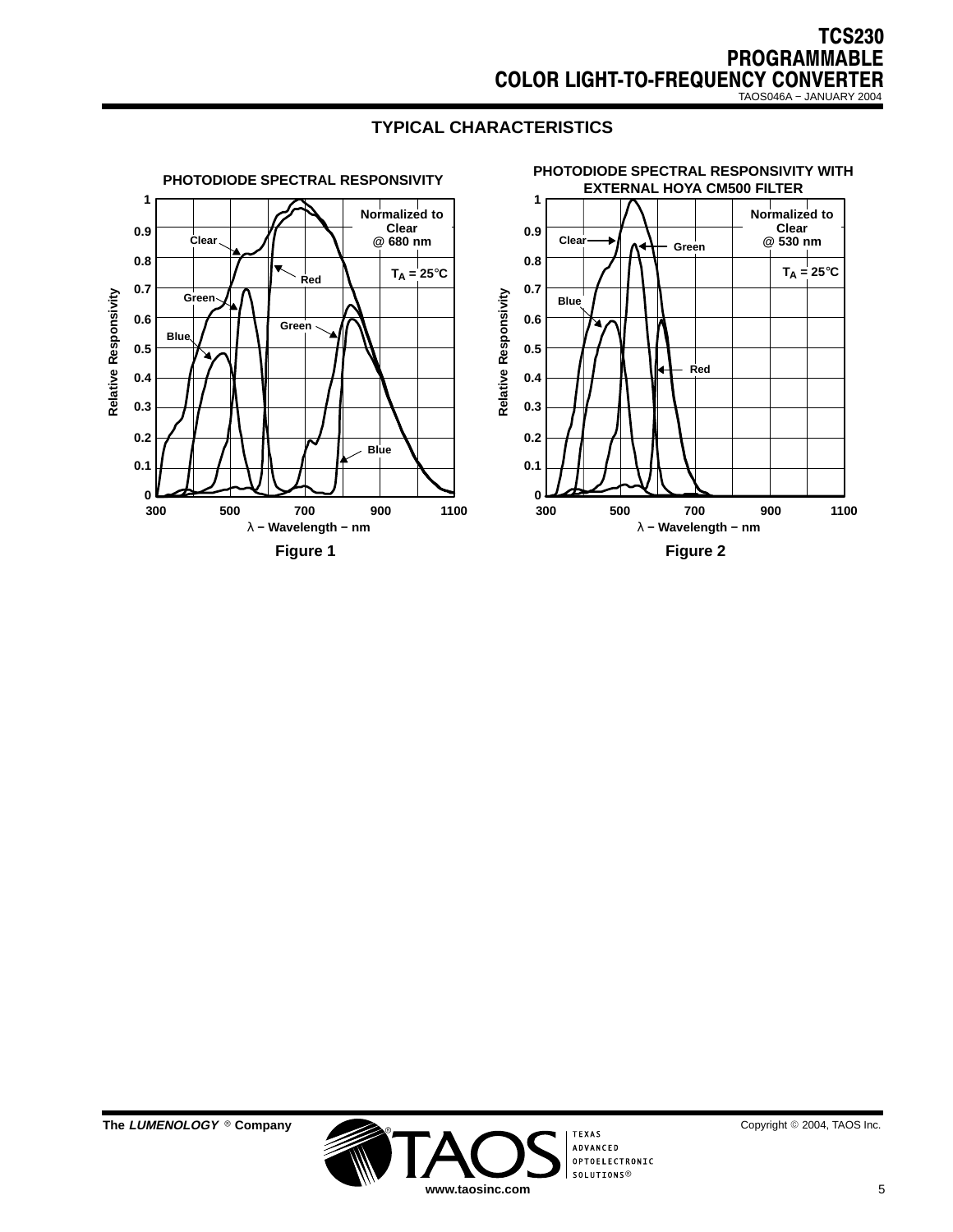TAOS046A − JANUARY 2004

# **APPLICATION INFORMATION**

### **Power supply considerations**

Power-supply lines must be decoupled by a 0.01-µF to 0.1-µF capacitor with short leads mounted close to the device package.

#### **Input interface**

A low-impedance electrical connection between the device OE pin and the device GND pin is required for improved noise immunity.

#### **Output interface**

The output of the device is designed to drive a standard TTL or CMOS logic input over short distances. If lines greater than 12 inches are used on the output, a buffer or line driver is recommended.

#### **Photodiode type (color) selection**

The type of photodiode (blue, green, red, or clear) used by the device is controlled by two logic inputs, S2 and S3 (see Table 1).

#### **Output frequency scaling**

Output-frequency scaling is controlled by two logic inputs, S0 and S1. The internal light-to-frequency converter generates a fixed-pulsewidth pulse train. Scaling is accomplished by internally connecting the pulse-train output of the converter to a series of frequency dividers. Divided outputs are 50%-duty cycle square waves with relative frequency values of 100%, 20%, and 2%. Because division of the output frequency is accomplished by counting pulses of the principal internal frequency, the final-output period represents an average of the multiple periods of the principle frequency.

The output-scaling counter registers are cleared upon the next pulse of the principal frequency after any transition of the S0, S1, S2, S3, and OE lines. The output goes high upon the next subsequent pulse of the principal frequency, beginning a new valid period. This minimizes the time delay between a change on the input lines and the resulting new output period. The response time to an input programming change or to an irradiance step change is one period of new frequency plus 1 µS. The scaled output changes both the full–scale frequency and the dark frequency by the selected scale factor.

The frequency-scaling function allows the output range to be optimized for a variety of measurement techniques. The scaled-down outputs may be used where only a slower frequency counter is available, such as low-cost microcontroller, or where period measurement techniques are used.

#### **Measuring the frequency**

The choice of interface and measurement technique depends on the desired resolution and data acquisition rate. For maximum data-acquisition rate, period-measurement techniques are used.

Output data can be collected at a rate of twice the output frequency or one data point every microsecond for full-scale output. Period measurement requires the use of a fast reference clock with available resolution directly related to reference clock rate. Output scaling can be used to increase the resolution for a given clock rate or to maximize resolution as the light input changes. Period measurement is used to measure rapidly varying light levels or to make a very fast measurement of a constant light source.

Maximum resolution and accuracy may be obtained using frequency-measurement, pulse-accumulation, or integration techniques. Frequency measurements provide the added benefit of averaging out random- or high-frequency variations (jitter) resulting from noise in the light signal. Resolution is limited mainly by available counter registers and allowable measurement time. Frequency measurement is well suited for slowly varying or constant light levels and for reading average light levels over short periods of time. Integration (the accumulation of pulses over a very long period of time) can be used to measure exposure, the amount of light present in an area over a given time period.

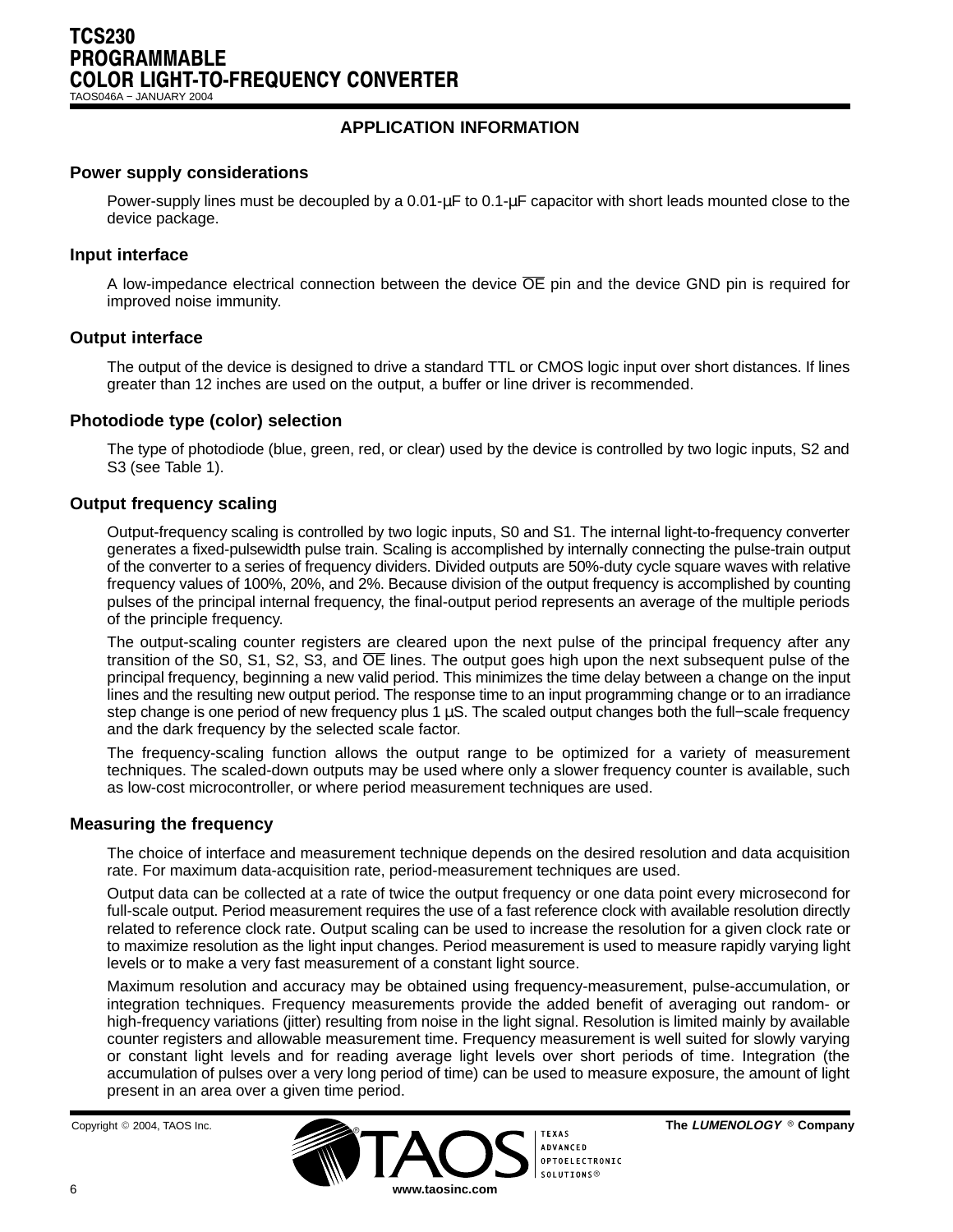# **APPLICATION INFORMATION**

# **PCB Pad Layout**

Suggested PCB pad layout guidelines for the D package are shown in Figure 3.



- NOTES: A. All linear dimensions are in millimeters.
	- B. This drawing is subject to change without notice.

#### **Figure 3. Suggested D Package PCB Layout**



 $^{\circ}$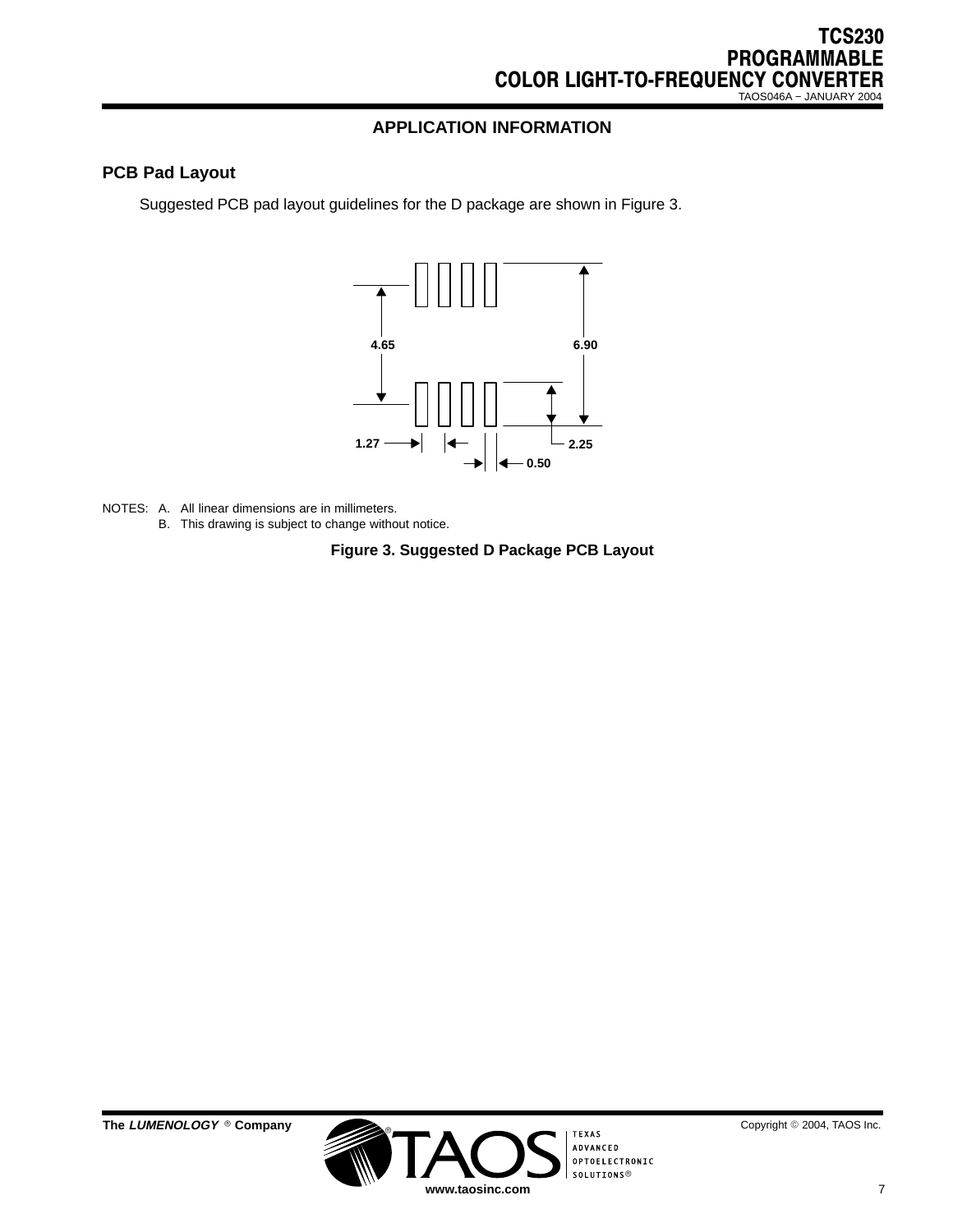TAOS046A − JANUARY 2004

# **MECHANICAL INFORMATION**

This SOIC package consists of an integrated circuit mounted on a lead frame and encapsulated with an electrically nonconductive clear plastic compound. The TCS230 has an  $8 \times 8$  array of photodiodes with a total size of 1.15 mm by 1.15 mm. The photodiodes are 120  $\mu$ m  $\times$  120  $\mu$ m in size and are positioned on 144  $\mu$ m centers.

**PACKAGE D PLASTIC SMALL-OUTLINE**



#### NOTES: A. All linear dimensions are in millimeters.

- B. The center of the 1.15-mm by 1.15-mm photo-active area is referenced to the upper left corner tip of the lead frame (Pin 1).
- C. Package is molded with an electrically nonconductive clear plastic compound having an index of refraction of 1.55.
- D. This drawing is subject to change without notice.

#### **Figure 4. Package D — Plastic Small Outline IC Packaging Configuration**

Copyright © 2004, TAOS Inc.



2004, TAOS Inc. **The LUMENOLOGY Company**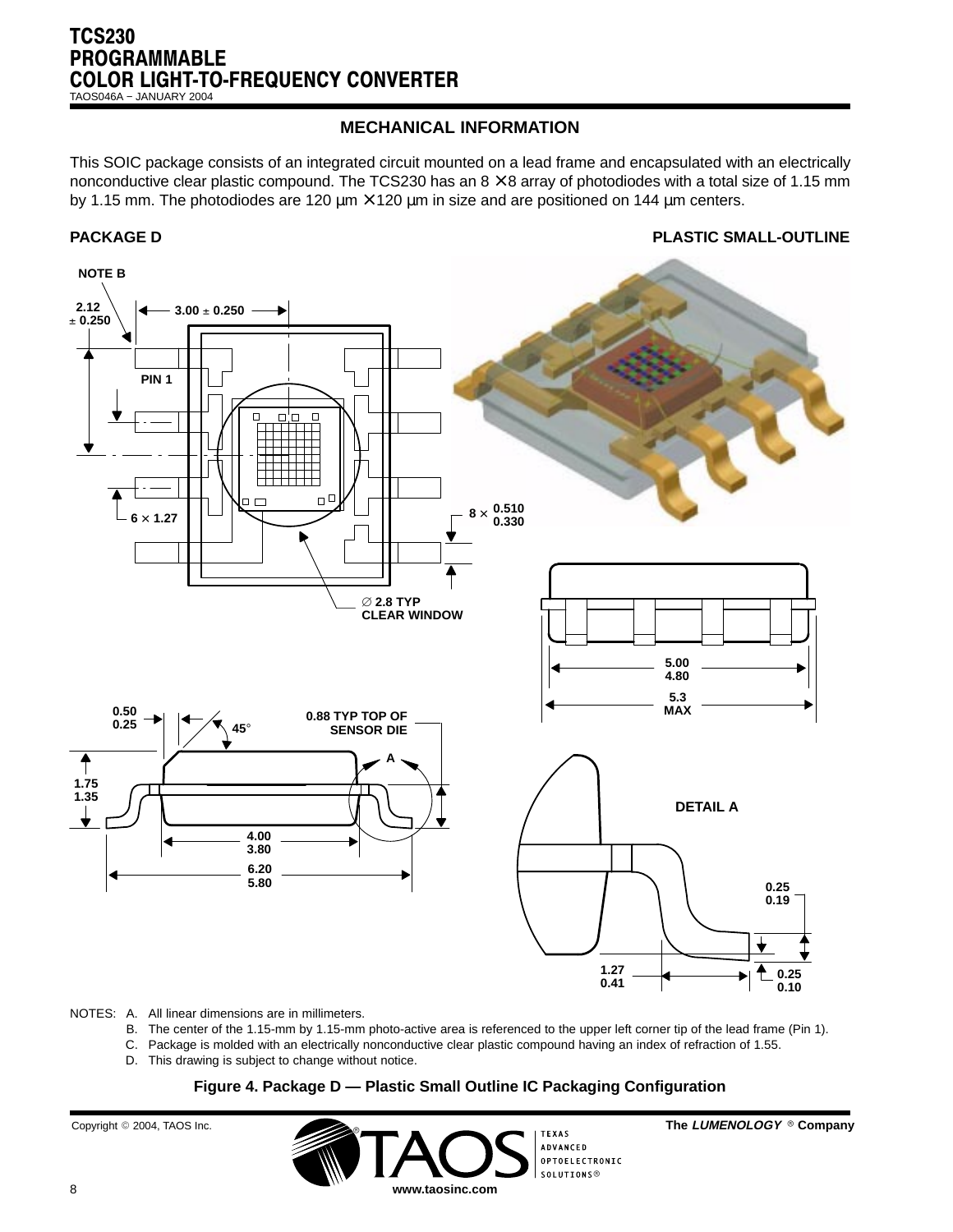**PRODUCTION DATA** — information in this document is current at publication date. Products conform to specifications in accordance with the terms of Texas Advanced Optoelectronic Solutions, Inc. standard warranty. Production processing does not necessarily include testing of all parameters.

# **NOTICE**

Texas Advanced Optoelectronic Solutions, Inc. (TAOS) reserves the right to make changes to the products contained in this document to improve performance or for any other purpose, or to discontinue them without notice. Customers are advised to contact TAOS to obtain the latest product information before placing orders or designing TAOS products into systems.

TAOS assumes no responsibility for the use of any products or circuits described in this document or customer product design, conveys no license, either expressed or implied, under any patent or other right, and makes no representation that the circuits are free of patent infringement. TAOS further makes no claim as to the suitability of its products for any particular purpose, nor does TAOS assume any liability arising out of the use of any product or circuit, and specifically disclaims any and all liability, including without limitation consequential or incidental damages.

TEXAS ADVANCED OPTOELECTRONIC SOLUTIONS, INC. PRODUCTS ARE NOT DESIGNED OR INTENDED FOR USE IN CRITICAL APPLICATIONS IN WHICH THE FAILURE OR MALFUNCTION OF THE TAOS PRODUCT MAY RESULT IN PERSONAL INJURY OR DEATH. USE OF TAOS PRODUCTS IN LIFE SUPPORT SYSTEMS IS EXPRESSLY UNAUTHORIZED AND ANY SUCH USE BY A CUSTOMER IS COMPLETELY AT THE CUSTOMER'S RISK.

LUMENOLOGY, TAOS, the TAOS logo, and Texas Advanced Optoelectronic Solutions are registered trademarks of Texas Advanced Optoelectronic Solutions Incorporated.